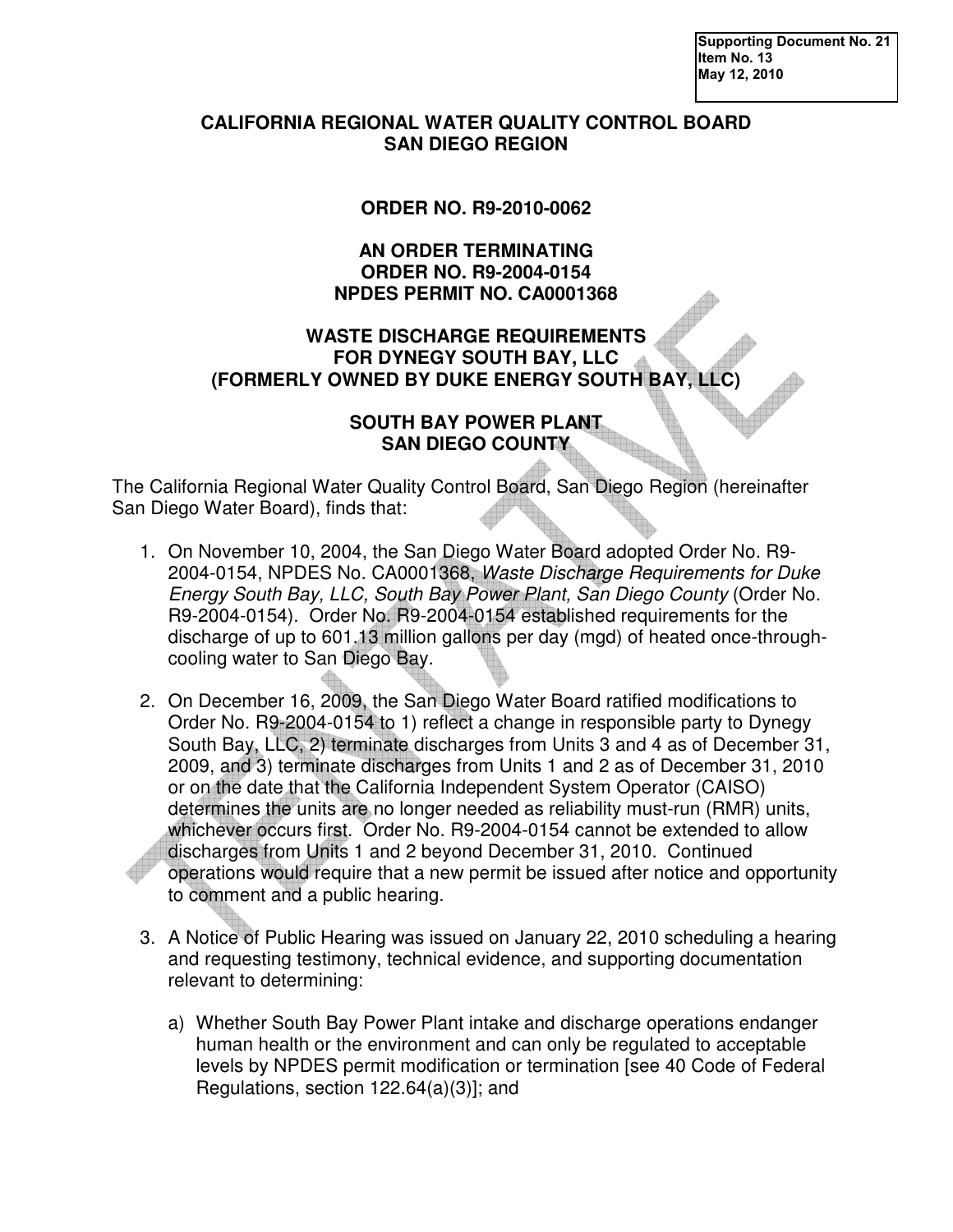- b) Whether any effects identified in Item a above provide a sufficient basis for the Regional Water Board to require that South Bay Power Plant discharges be terminated earlier than December 31, 2010 and prior to California Independent System Operators (CAISO's) release of Units 1 and 2 from "Reliability Must Run" (RMR) status.
- 4. Testimony, technical evidence, and supporting documentation in response to the January 22, 2010 Notice of Public Hearing was submitted by the designated parties: Dynegy South Bay, LLC, No More South Bay Power Plant Coalition, CAISO, and the City of Chula Vista. Policy statements were submitted pursuant to the January 22, 2010 Notice of Public Hearing by interested persons: City of Coronado and National Oceanic and Atmospheric Administration.
- 5. Testimony, technical evidence, supporting documentation, and policy statements submitted pursuant to the January 22, 2010 Public Notice as well as information in the San Diego Water Board files and in Order No. R9-2004-0154 and Fact Sheet were considered in preparation of the "STAFF REPORT, Dynegy South Bay, LLC, South Bay Power Plant, Evaluation of Water Intake and Wastewater Discharge Effects on San Diego Bay and Consideration of Termination of Discharge" dated March 22, 2010 (Staff Report). The Staff Report evaluates the impacts to San Diego Bay and contains the rationale for terminating Order No. R9-2004-0154 on December 31, 2010 or earlier if the CAISO determines that Units 1 and 2 are no longer designated as RMR prior to December 31, 2010. The Staff Report is incorporated as if fully set forth in this order and included as Attachment 1 of this order.
- 6. On February 16, 2004 the USEPA published a final rule to implement Section 316(b) of the Clean Water Act. This rule, 40 CPR 125, Subpart J, Requirements Applicable to Cooling Water Intake Structures for "Phase II Existing Facilities" Under Section 316(b) of the Act (New 316(b) Rule), establishes location, design, construction and capacity standards, for cooling water intake structures at existing power plants that use the largest amounts of cooling water (i.e. greater than 50 MGD). The new rule went into effect on September 7, 2004.

7. Order No. R9-2004-0154 identified impacts in San Diego Bay and impaired beneficial uses due to the intake of once-through cooling water and discharge of heated effluent at the South Bay Power Plant.

8. Order No. R9-2004-0154 incorporated requirements to restore the beneficial uses including 1) an evaluation of changing the intake structure as required by the New 316(b) Rule and 2) a time schedule to change the compliance point for the thermal discharge limitations. Order No. R9-2004-0154 also contains language indicating a need to mitigate for impacts. The New 316(b) Rule was suspended by USEPA on March 20, 2007 following litigation and the San Diego Water Board suspended the requirement for a 316(b) evaluation by letter dated June 1, 2007. The compliance point for the thermal discharge limitations was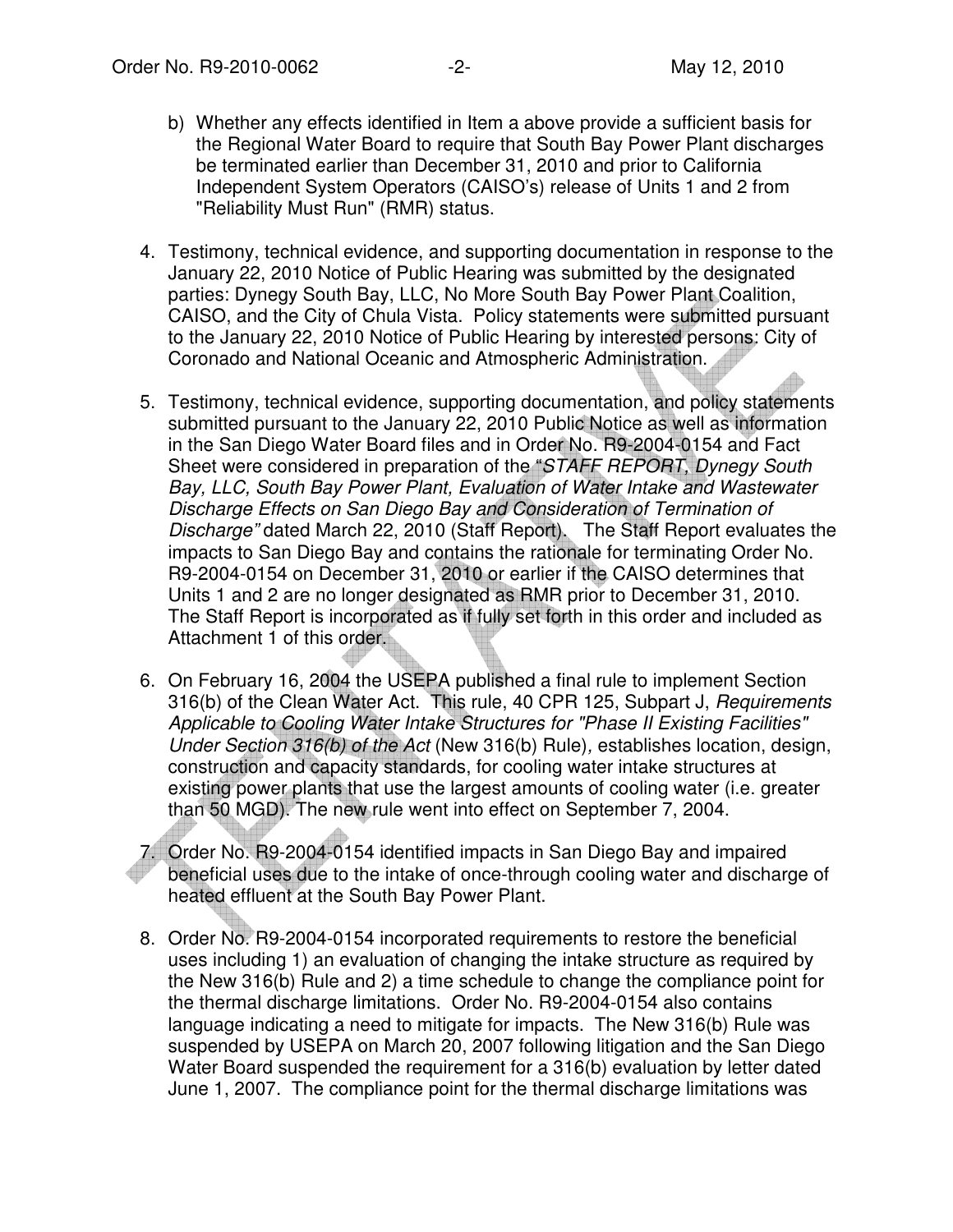changed to the South Bay Power Plant property line as of November 10, 2007. The San Diego Water Board has not considered mitigation for the South Bay Power Plant nor has it required a new best technology available analysis be performed following suspension of the 316(b) rule to date.

- 9. By letter dated January 11, 2010, Dynegy reported that Units 3 and 4 were permanently shut down as of December 31, 2009, resulting in the reduction of maximum flow rate from 601 mgd to 225 mgd (63 percent reduction) as required by the modification to Order No. R9-2004-0154 approved by the San Diego Water Board on December 16, 2009. While not documented or quantified, the San Diego Water Board understands that this 63 percent reduction in intake and discharge flow results in a similar reduction of adverse impacts to beneficial uses.
- 10. The Staff Report, which evaluated all relevant file documents and evidence and testimony from designated parties and comments from interested persons, did not identify any new or additional impacts beyond those already identified and considered in Order No. R9-2004-0154 and concludes that allowing discharges to continue for the remainder of the permit term does not, in the short term, pose an unacceptable risk to human health or the environment within the meaning of 40 CFR section 122.64(a)(3) and therefore will not be terminated earlier than the end of the permit term.
- 11. Any proposal to operate Units 1 and/or 2 beyond 2010 will require evaluation under 40 CFR section 122.64(a)(3) and any permit to authorize discharges beyond 2010 must meet applicable legal requirements, including use of best technology available to minimize adverse environmental impacts from use of once through cooling structures as required by Clean Water Act section 316(b) applicable to existing power plants.
- 12. The San Diego Water Board has notified all known interested parties of its intent to terminate Order No. R9-2004-0154.
- 13. The San Diego Water Board, in a public hearing, heard and considered all comments pertaining to the termination of Order No. R9-2004-0154.
- 14. This action to terminate an NPDES permit is exempt from the provisions of CEQA, Public Resources Code sections 21100-21177 pursuant to California Water Code section 13389.

IT IS HEREBY ORDERED that Order No. R9-2004-0154 is terminated as of December 31, 2010 or on the date that the CAISO determines that Units 1 and 2 are no longer designated as reliability must run units, whichever occurs first.

I, David W. Gibson, Executive Officer, do hereby certify the foregoing is a full, true, and